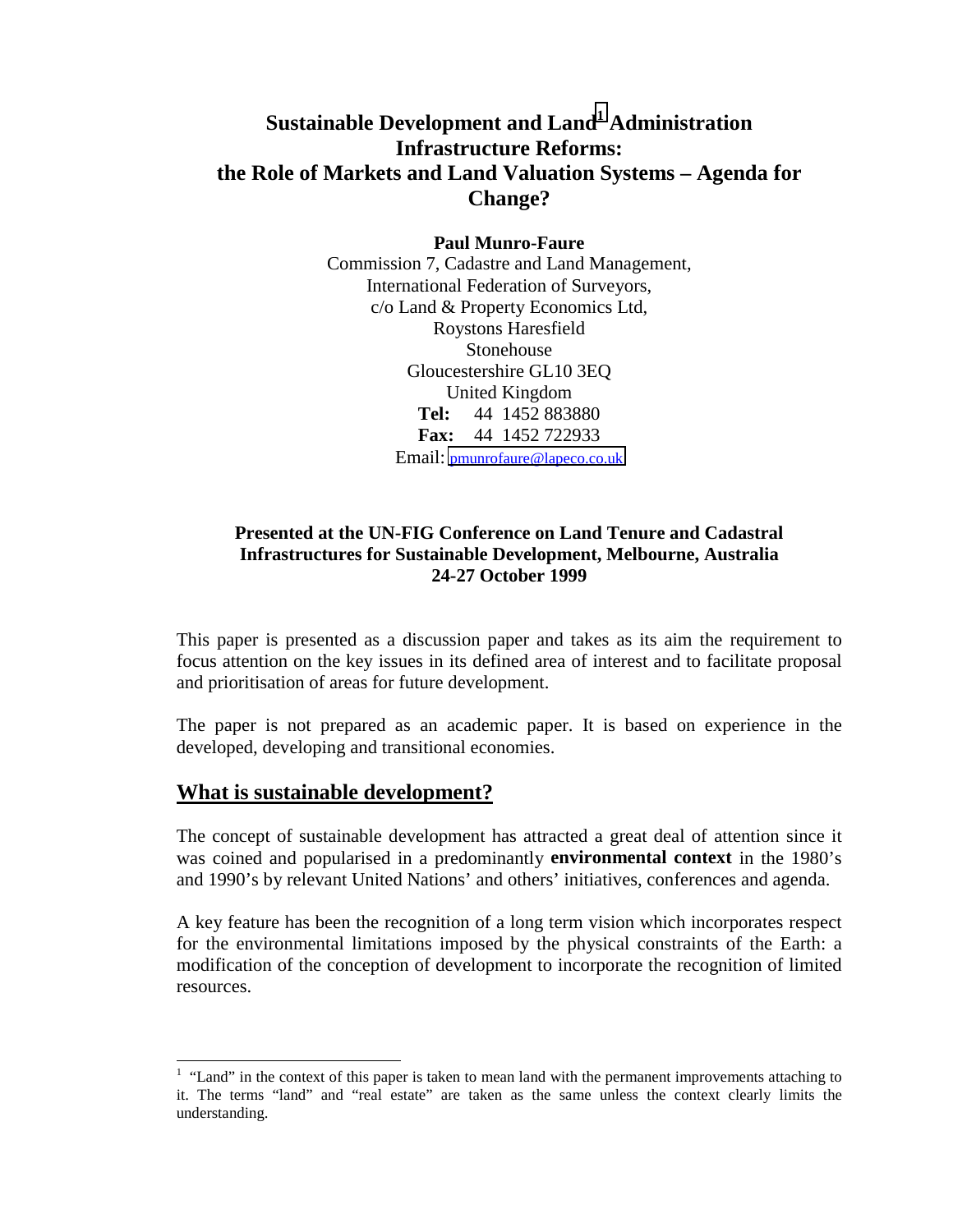This relates to the economy since development is an activity at the core of the economy, and these constraints may affect previously relatively unconstrained freedom to develop, including economically.

Development is also an activity in which political interests have a vital interest as economic development, including its distribution, is a key factor in the relative attractions of different political philosophies.

Another strand of sustainability therefore relates more directly to the **economic context**, and this is primarily the context of this paper.

## **What does sustainable development imply for land administration?**

Land administration constitutes the legal framework and the related administrative structures dealing with real estate. $2$ 

These are critical issues for the economy and for investment as they determine the core issues of ownership, use and security of title to land.

In the context of sustainable development, this legal framework and administrative structure acts as a control in the environmental/planning context, and, in the broader economic context, as a determinant of land market development, of land ownership and of planning/environmental policy. It has a critical impact on market values and thus on economic decision making as to the uses to which land should be put.

Real estate constitutes a bundle of legally defined rights in land.

l

Legal definition of what constitutes "real estate ownership" is usually contained within this framework of legislative provisions and the contractual provisions relating to a specific estate. These laws typically define:

- $\triangleright$  what real estate can be owned and how it is owned (usually in Constitution, Civil Code, Land Law, Registration Law, etc)
- $\triangleright$  what processes have to be followed in transactions (usually in Land Law, Registration Law, Leasing Law, etc)
- $\triangleright$  what restrictions there may be on use (usually in Town and Country Planning Law, Environmental Law, etc)
- $\triangleright$  what rights may be reserved to the state/public (usually in Civil Code, Land Law, Compensation Law, Taxation Law, etc)
- $\triangleright$  what the rights of third parties may be (usually in Marriage Law, Inheritance Law, etc)

 $2\,$  It is of course accepted that there are different frameworks dealing with land administration. This text primarily relates to "formally" developed land administration systems as found in the market economies, as proposed in the transitional economies and as also found in the market economy related elements of the developing economies. It does not look at the issue in the context of what may be referred to as customary tenures, although many of the points made are of some application even in these contexts.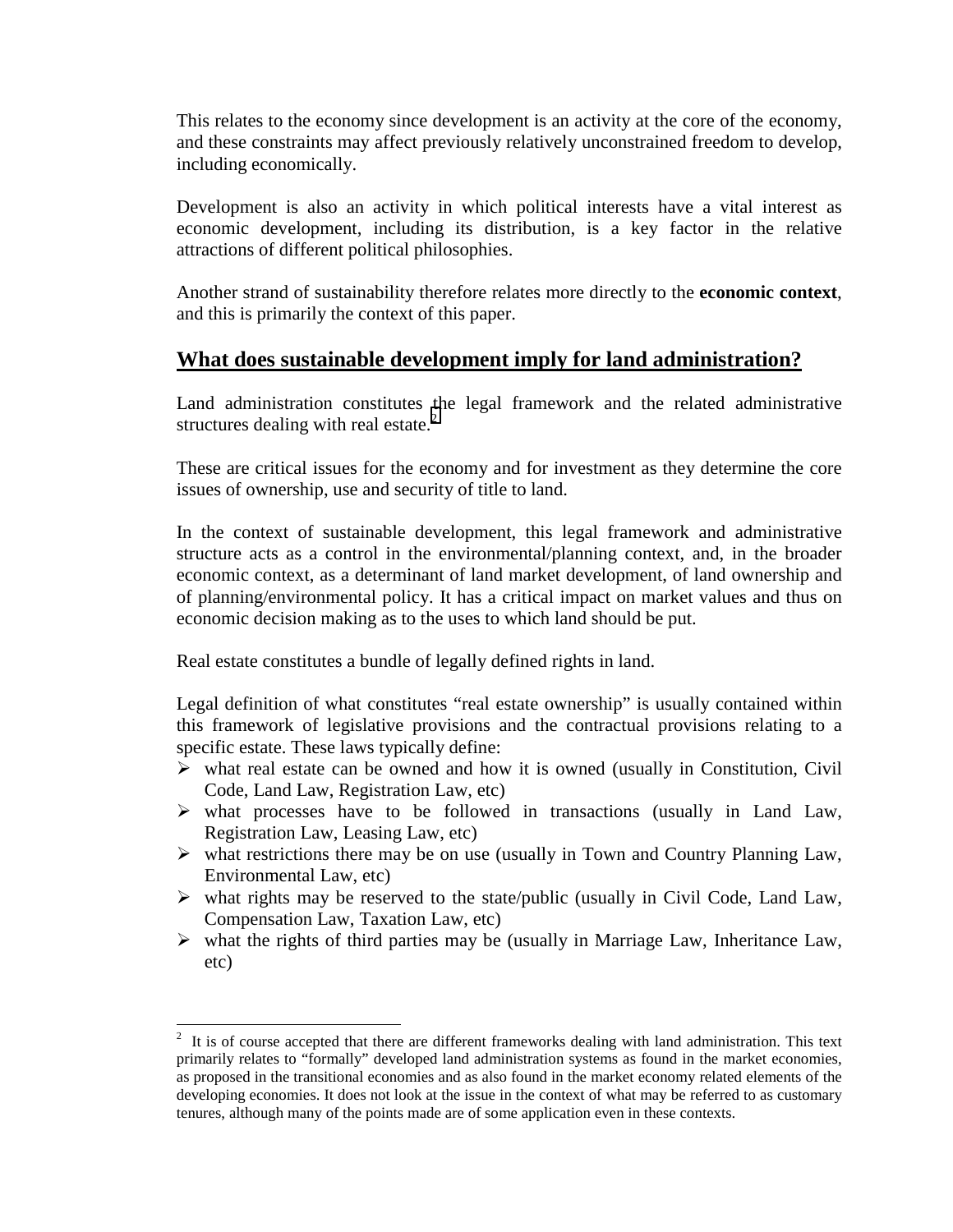$\triangleright$  what the rights of contractually related parties may be (usually in Mortgage Law, Leasing Law, etc)

These specific legal provisions relating to an estate define the rights of respective parties in any given jurisdiction. They are put into effect by specific administrative structures and by the courts.

"Defects" in ownership title have an important potential impact on the value of a given real estate because they constitute a risk.

This may be true for the economy as a whole where there is a defect in the legal framework, or in other areas affecting real estate markets, including the relevant administrative structures and the courts.

In those economies where substantial land assets are vested in the state/government, this administration and its efficiency are also likely to be issues of significance.

Sustainable development and land administration are closely linked, and the adoption of the former concept as a philosophy therefore has major implications for the latter.

## **What is a land market?**

World Bank estimates suggest that the **capital value** of real estate constitutes half to three quarters of a nation's wealth: the less domestic capital and the less developed the economy, the higher this proportion.

What is true for the nation, is also typically true for the family and individual, and may be true for the corporation.<sup>3</sup>

Real estate is therefore likely to be by far the largest class of asset in most economies. Its efficient use and management must be one of the keys to successful economic development.

The reason for allowing market forces to determine the ownership, the user and, usually subject to planning/zoning and environmental considerations, the use of land and buildings, is that **competition** and the price mechanism will move the key economic resource of land and buildings towards the highest and economically most **efficient** use.

The functioning of the market must be straightforward and flexible to achieve this, not simply through buying and selling of the absolute ownership, but also through a variety of leasing and other less formal kinds of agreement. A sound understanding of how real estate is managed in a market economy environment and a positive approach to this management are also required.

 3 *Real estate resource management,* Avis, M, and Gibson, V, GTI Specialist Publishers, 1995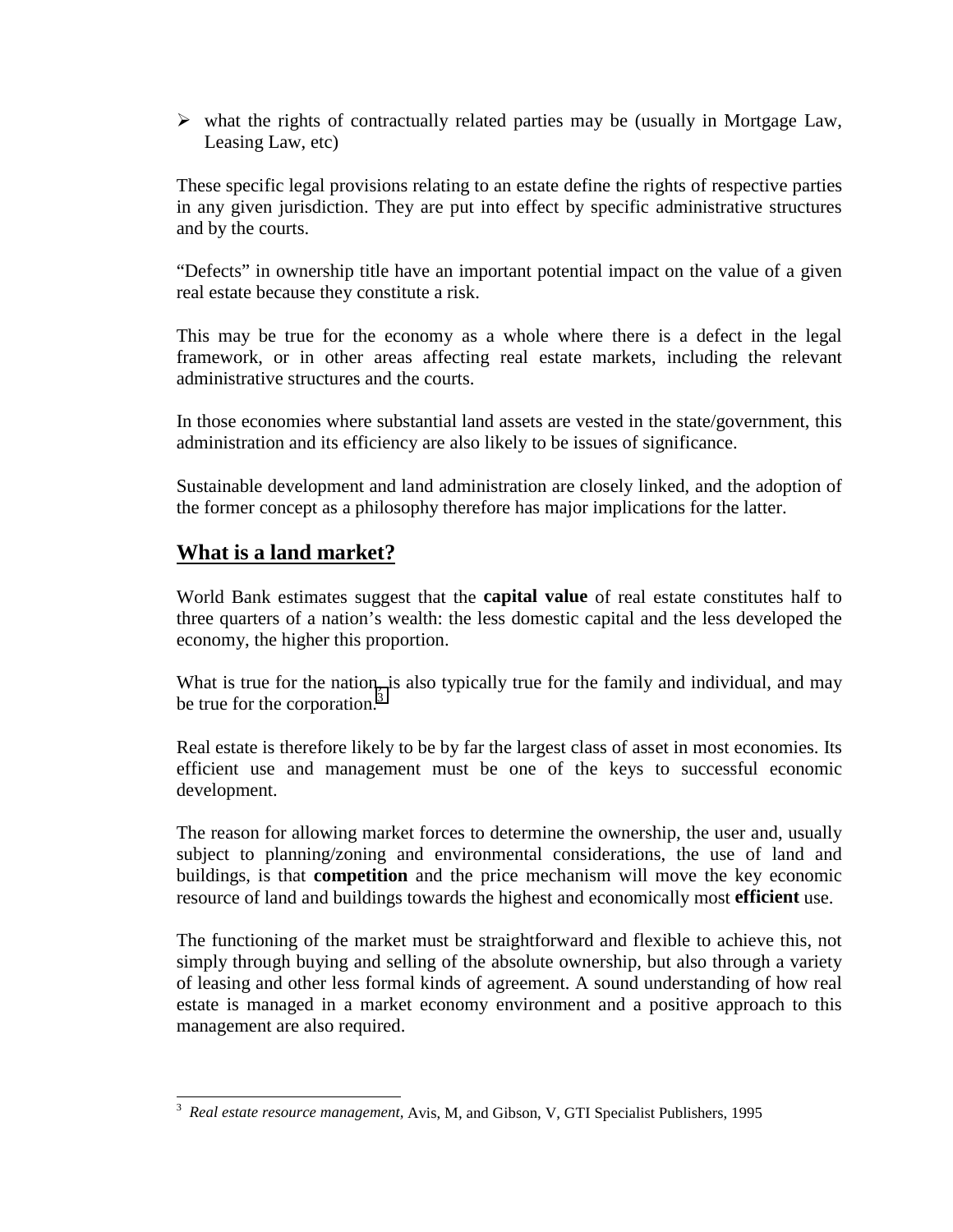Real estate, as a core capital asset, also needs to be considered in the context of **investment**.

In practice any investment, whether industrial, commercial or otherwise is likely to involve an element of investment in the domestic real estate market.

Foreign direct investment (FDI) is particularly important for economic development. This reflects the critical fact that FDI is usually accompanied by much needed modern technologies and know-how. Although the significance of real estate in FDI is difficult to quantify because of the way in which investment is entered into national statistics, EIU (Economist Intelligence Unit) estimates suggest that real estate could account for 5- 20% of global FDI, and that official statistics typically under-report its significance.<sup>4</sup>

**Mortgages** form a vitally important part of the dynamics of developed real estate markets, and of their banking systems. They are a relatively low risk credit secured against specific real estate assets of a borrower. Mortgage lending secured on residential properties, for example, is typically a major element of total lending by the mortgage lending institutions in developed market economies.<sup>5</sup> Residential properties are usually purchased subject to a mortgage in economies where there is well developed mortgage lending capacity. This mechanism also facilitates raising of capital for business development and **finance**. 6

### **What is a land valuation system?**

A valuation "system" is a system for identifying the absolute and relative worth of an asset. Various approaches have been used in different stages of economic development and under different economic systems.

The most pervasive general approach is related to the market value of real estate, although there are many variations on this theme in practice, and their advocates enthusiastically develop divers examples.<sup>7</sup>

Once real estate is held by entities in a market economy context there are many reasons for its market valuation, because these values form the basis of decisions. These reasons reflect the structure and dynamics of the real estate market, and the framework in which it operates. Market values are fundamentally different from administratively assessed values.

l 4 *Global direct investment and the importance of real estate*, The Economist Intelligence Unit, 1997

Although it should, of course, be noted that practices and institutions differ considerably between countries.

<sup>6</sup> Study prepared by Arthur Andersen/London Business School for British Property Federation in November 1998 indicated that real estate is the key to general economic expansion because it backs between 35% and 75% of borrowing in the UK. The study estimates that it backs around 50% of all loans.

<sup>7</sup> Other "systems" have tended to be based on surrogates for market value, such as physical productivity related attributes including soil quality/bonitet, or have tried to adapt other value systems to market value, such as assessments of environmental or aesthetic "value" on the basis of various criteria such as personal value, opportunity cost/journey cost, etc.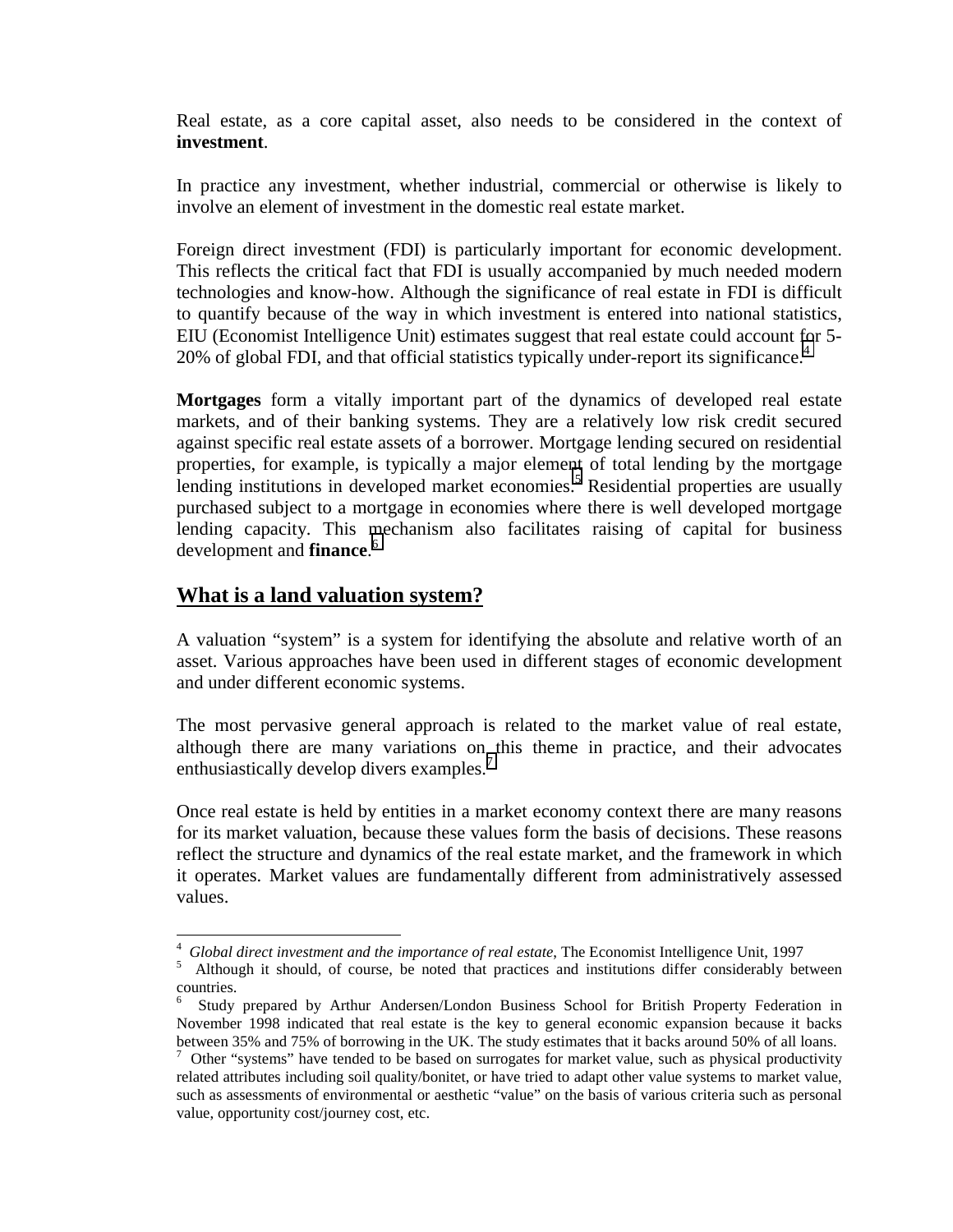The reasons for market valuations may be broadly divided into those that are to fulfil market requirements, such as those for sale, purchase, rent, insurance, mortgage, inheritance and divorce, and those that are to fulfil requirements laid down by statute, such as those for taxation and compulsory purchase compensation. Valuations for different purposes may follow different formats, employ different criteria and methods, and result in different estimates of value.

The organisation of real estate valuation varies from jurisdiction to jurisdiction as a result of different historical development and different cultural perceptions of what is appropriate.

In market economies valuations fulfilling market requirements are generally undertaken by private sector valuers acting on behalf of each of the parties interested in the transaction. (By definition there will generally be at least two parties to any given transaction.) In cases where public sector owned real estate is under consideration, a state valuation service, if it exists, may conduct the appraisal on behalf of the public sector agency.

It is common with statutory appraisals for a state agency to be the initiator. In market economies the state agency's interests are usually represented by a state valuation service. The other party's interests are usually represented by private sector valuers. Recently, however, particularly for mass appraisals for taxation purposes, some jurisdictions have employed private sector valuers on a competitive tendering basis to undertake the bulk of such appraisals, leaving for themselves sufficient valuations for quality assurance purposes. Such statutory valuations will usually be open to appeal to an independent tribunal appointed for the purpose to ensure a fair hearing.

In most market economy oriented jurisdictions the state will prescribe formal qualification requirements for valuers in the state valuation service. Valuers undertaking most appraisals in the private sector are not necessarily constrained in this way, although where well established professions exist, qualified private sector valuers are likely to be instructed. There may in some cases be a formal institutional requirement or policy to do so, particularly for example in appraisals for mortgage security purposes and for company accounting purposes.

The normal training requirement for a valuer in an established professional institution in a market economy, such as the UK's Royal Institution of Chartered Surveyors, is for a minimum of three years' study leading to an approved first degree, $8$  followed by a prescribed period of supervised and assessed professional training usually of a further two years.

l

<sup>8</sup> Alternatively, since the late 1980's graduates may follow an approved one year postgraduate training course followed by the two years of supervised and assessed professional training.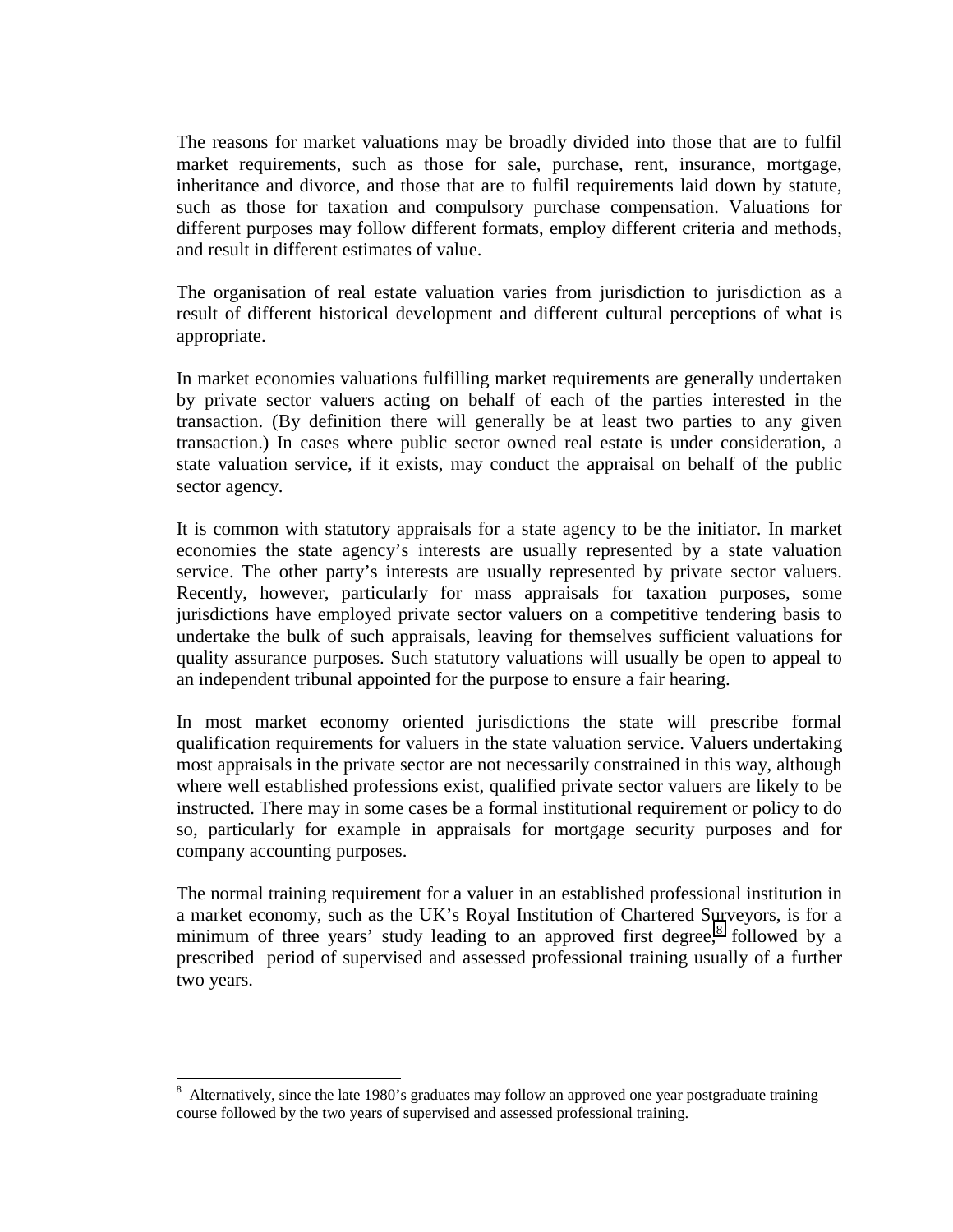Established professional institutions actively enforce appropriate ethical codes of practice to protect the client/consumer and to improve the quality of the services offered by their members.

The valuation methodologies used for different purposes are well documented. There is general agreement on these internationally, and a broad acceptance of appropriate international standards.<sup>9</sup>

### **What are the prospects for the future?**

Under the assumptions that world population growth will continue broadly as expected by UN estimates, it is clear that land will continue to be an increasingly scarce resource. Political and economic pressure for sustainable economic growth to accompany this will ensure that this translates into potentially more active land markets, and relatively higher land values.

Systems that encourage the recognition of:

- $\triangleright$  the implicit increasing value of the resource,
- $\triangleright$  the need for its more efficient use, and
- $\triangleright$  the internationalisation of capital and of the standards that are to be attained to allow any equality of access to capital,

are therefore to be encouraged within rational environmental and human rights constraints.

### **What changes are needed?**

l

These prospects require changes in the following areas and directions:

| A. Change required: legal framework          | <b>Provision required</b>                  |
|----------------------------------------------|--------------------------------------------|
| A.1 Raise political awareness                | Programme of workshops and action plans    |
|                                              | for key decision-makers                    |
| A.2 Legal frameworks should be reviewed      | Establishment of international comparisons |
| to ensure that they provide a transparent,   | and best practice                          |
| fair, efficient and accessible (cost/time)   |                                            |
| system for the definition of ownership, use  |                                            |
| and other rights in relation to land,        |                                            |
| including for the protection of rights and   |                                            |
| access to land for the disadvantaged         |                                            |
| A.3 Legal frameworks should be reviewed      | Establishment of international comparisons |
| to ensure that state/government interference | and best practice                          |
| in land tenure and use is restricted to a    |                                            |
| justifiable minimum, including effective     |                                            |
| provisions for planning and environmental    |                                            |
| protection                                   |                                            |

<sup>9</sup> The International Valuation Standards Committee's International Valuation Standards are equivalent to the International Accounting Standards developed by the International Accounting Standards Committee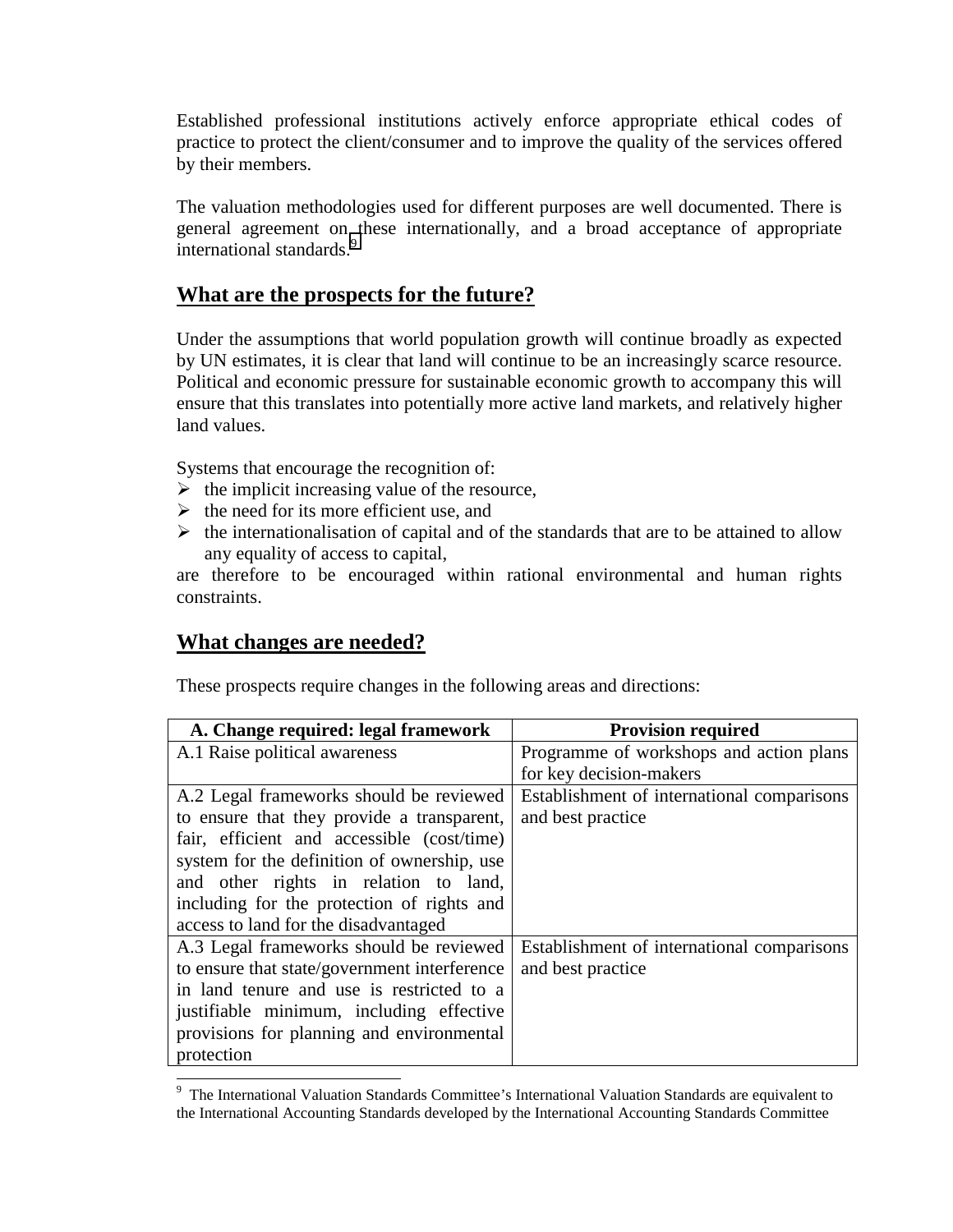| to ensure that state/government ownership<br>of land is restricted to a justifiable<br>minimum and that it is managed in an<br>accountable, transparent and efficient<br>manner | A.4 Legal frameworks should be reviewed   Establishment of international comparisons<br>and best practice    |
|---------------------------------------------------------------------------------------------------------------------------------------------------------------------------------|--------------------------------------------------------------------------------------------------------------|
| Relevant NGOs<br>and trade<br>A.5<br>organisations should be encouraged to<br>participate in reviews of legal frameworks                                                        | Encourage participation of NGOs.<br>Provide relevant data on legal frameworks<br>for government and NGO use. |

| <b>B.</b> Change required: administrative      | <b>Provision required</b>                  |
|------------------------------------------------|--------------------------------------------|
| <b>structures</b>                              |                                            |
| B.1 Greater understanding of economic          | Research and targeted education of key     |
| significance of land                           | decision-makers                            |
| B.2 Administrative structures should be        | Establishment of international norms and   |
| monitored to ensure that they provide a        | best practice                              |
| transparent, fair, efficient and accessible    |                                            |
| (cost/time) system for the definition of       |                                            |
| ownership, use and other rights in relation    |                                            |
| to land including for the protection of        |                                            |
| access to land for<br>rights<br>and<br>the     |                                            |
| disadvantaged                                  |                                            |
| B.3 Administrative structures should be        | Establishment of international norms and   |
| reviewed to ensure that state/government       | best practice                              |
| interference in land tenure and use is         |                                            |
| a justifiable minimum,<br>restricted to        |                                            |
| including provisions for planning and          |                                            |
| environmental protection                       |                                            |
| B.4 Administrative structures should be        | Establishment of international norms and   |
| monitored to ensure that state/government      | best practice                              |
| ownership of land is restricted to a           |                                            |
| justifiable minimum and that it is managed     |                                            |
| in an accountable, transparent and efficient   |                                            |
| manner                                         |                                            |
| NGOs<br>Relevant<br>trade<br><b>B.5</b><br>and | Encourage participation of NGOs.           |
| organisations should be encouraged to          | Provide relevant data on administrative    |
| participate in reviews of administrative       | and their performance<br>for<br>structures |
| structures and their performance               | government and NGO use.                    |

| C. Change required: skills and                                                | <b>Provision required</b>         |
|-------------------------------------------------------------------------------|-----------------------------------|
| standards                                                                     |                                   |
| C.1 Greater understanding of economic Programme of workshops and action plans |                                   |
| significance of land                                                          | for key decision-makers           |
| C.2 Improved skills in valuation of land                                      | Course and curriculum development |
| C.3 Improved skills in management of land   Course and curriculum development |                                   |
| as an economic resource                                                       |                                   |